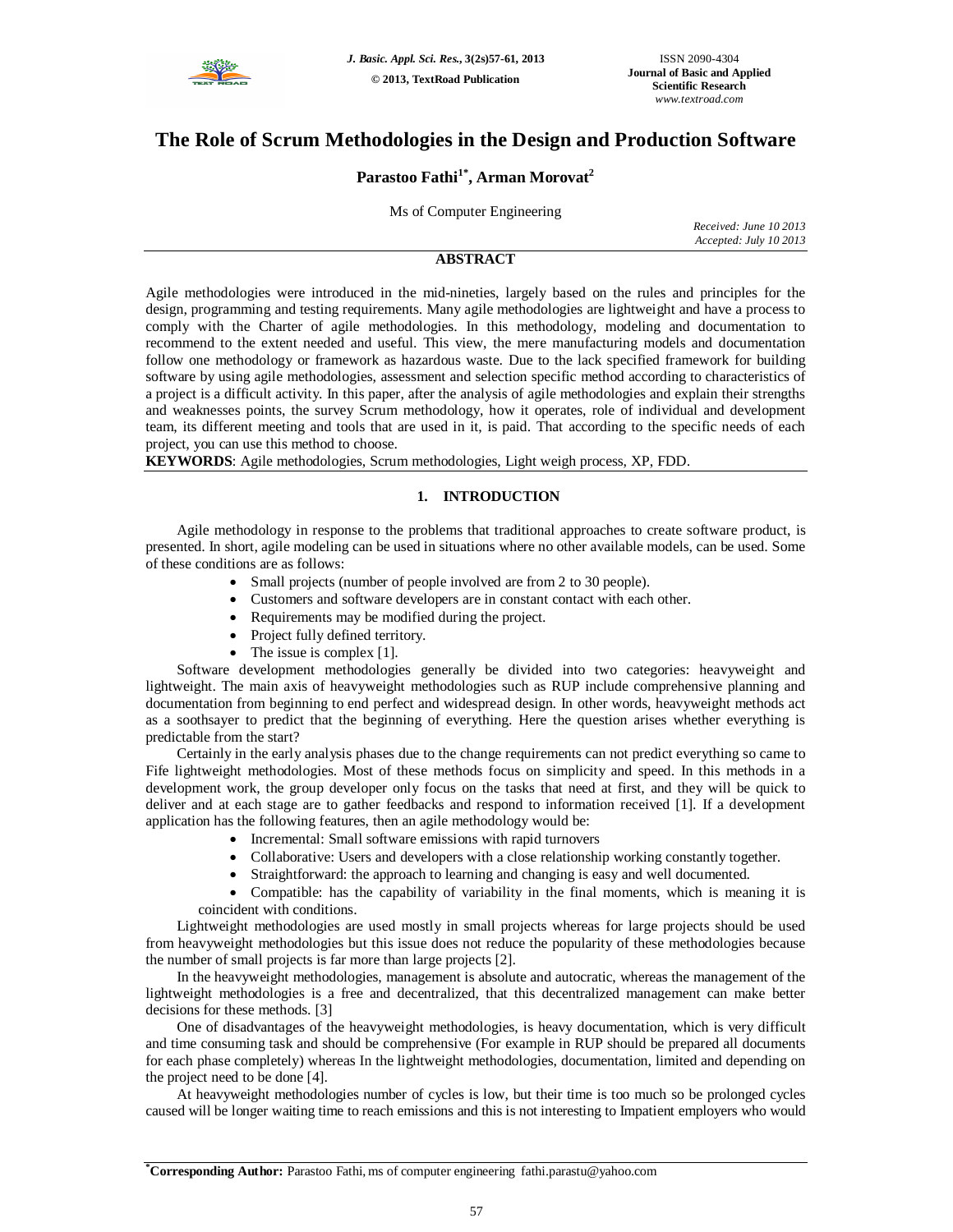otherwise break down the project and will have also cost tolerance but in the lightweight methodologies measure of success will be determined based on the value of the work, is that it makes this methodology very flexible whereas in the heavyweight methodologies, this flexibility, because of the original plan, does not exist [5].

Heavyweight methodologies need to have a great team who must do own operations on the basis of their expertise in each phase. In the lightweight methodologies, the size of team is small (maximum 30 people) that small team can lead to further innovation and collaboration in the team [6].

As mentioned above, in the lightweight methodologies, the sooner we will reach to software effect that will makes faster return on investment, during the project whereas in the heavyweight methodologies must wait until the end of the project! so we can say that lightweight methodologies are economically affordable. Overall, in Iran those who use software development methodologies (if they do it is in principle) can use lightweight methodologies rather heavy methodologies [7].

An agile process, a process that is always ready to embrace the demands of society and the degree of the adaptation might have. Therefore, the purpose of speed, is not just lower the volume or speed of software production process presented to the market; rather the intent is flexibility and maintain the quality.

## 2. **Definition of Agile Software Development:**

A conceptual framework, which is responsible for software engineering projects. Agile, is a combined of philosophy with a set of guidelines for developing software [8]. Agile design guidelines:

- i. Pressure for early delivery of products to rather than analysis and design
- ii. Continuous communication between developer and customer

## **3. What is Agility?**

- Respond effectively (fast and friendly) to changes
- Effective communication between all stakeholders
- Putting customer, In the software team

Percentage of activities carried out in software development: Analysis: 16%

Design: 17% Code testing / integration: 18% Documentation: 8% Implementation / Installation: 7%

## **3.1 Agile Methodologies Project profile:**

- **-** Cup of being alder in the surface of process.
- Reproducibility with repeated short courses that address In the performance is fast and accurate.
- Schedule, with repeated periods of one to six weeks.
- Savings in the development process with the withdrawal of all non-essential activities.
- Adaptable to new risks those are likely to occur.
- The incremental process, which is subject-oriented projects have to be made in small steps.
- Convergence and incremental process, reducing the risk.
- Support personnel, processes and technology in subtle processes [7].

### **3.2 Agile methodology statement:**

In 2001, 17 people who were active In the the field of agile methods including Kent Beck, Fowler Martin, Alistair Cockburn and ... , Bob Martin came together and initiated the meeting, a statement that the statement was a feisty reputation. This statement refers to the following four principles:

- $\div$  Individualism, and engage the best of processes and tools.
- Software runs better sense of documents.
- Cooperation with our customers, superior contract-oriented negotiations.
- Respond to changes better than the original track plan [9].

## **3.3 Impact of Agile Requirements:**

Traditional software agreement is based on the following points:

- Design and implementation of a system should be clearly specified.

- A specification must be unambiguous, correct and traceable and is independent of the implementation.
	- Requirements and models of user needs is a valid statement.
	- All requirements have equal weight.
	- Changing requirements are higher cost than the progress of the project.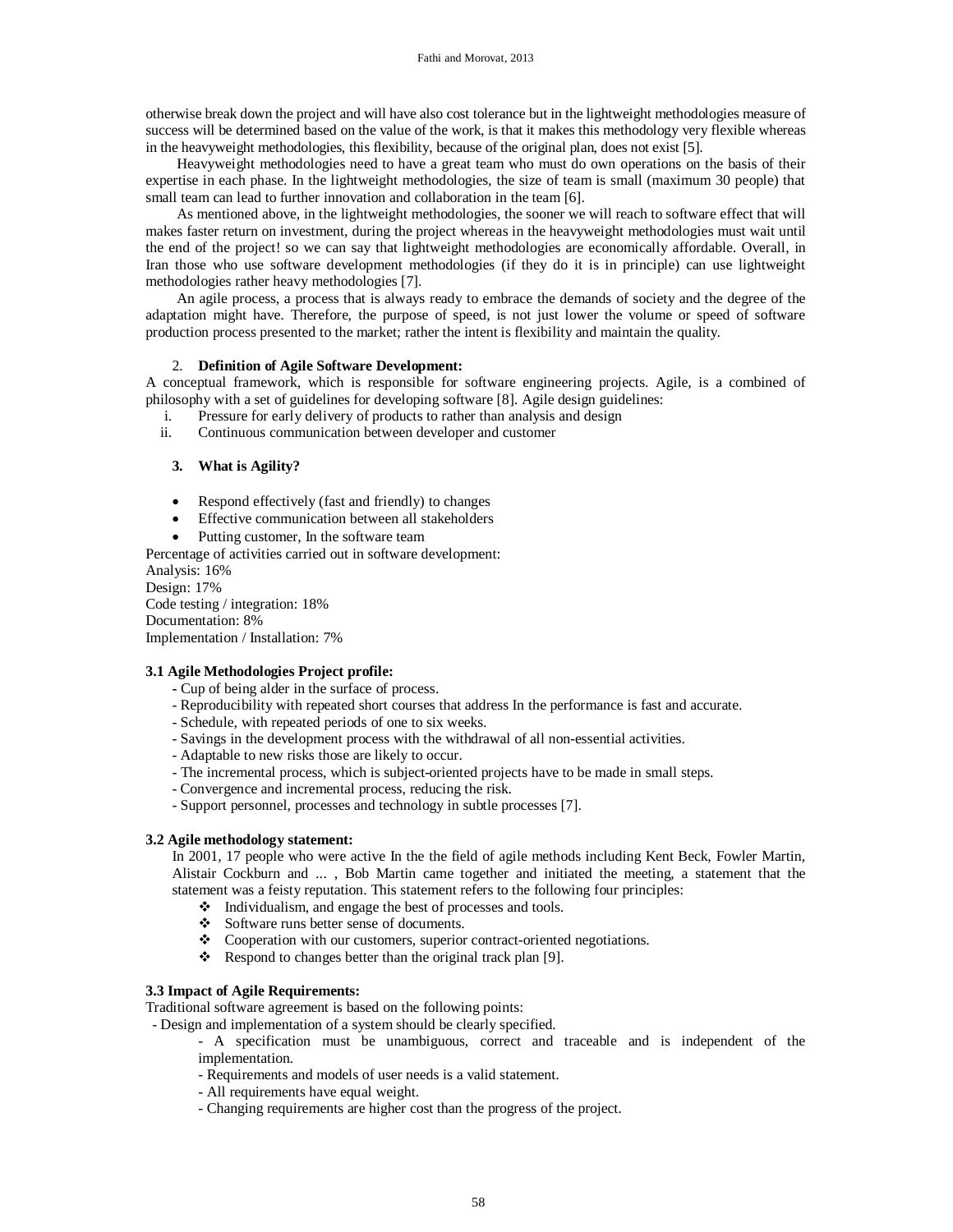But Agile processes explicitly quantitative analysis, analysis and design. Reports show that 45% in the project failures are caused by poor requirements gathering. Many systems have been delivered, will provide business metrics. Agile approaches allows requirements to provide more business metrics while developing [7].

# **4. Types of Agile methodologies, processes and lightweight**

## **4.1 Methodology "XP"**

The methodology in 1997 by "Beck" was presented. Beck believes that "XP" is rather a system software engineering methodology [9]. This method, for use in small teams, which require fast production software, is designed in a flexible environment. This approach allows manufacturers to respond to customers' changing needs without any hesitation and your main objective (customer satisfaction) to achieve this, the success of "XP" is.

## **4.2 Methodology "FDD"**

This method is based on iterative development, with the best and most effective activities and focused on quality aspects. This method involves detailed follow-up versions of tangible progress in the year 2002 by "Palmer" and "Flesing" was introduced.

#### **4.3 Methodology "DSDM"**

Method 1997 «DSDM» as a general framework for rapid construction of applications was introduced. In this framework, a set of controls that developers create software they use for process control [7].

#### **4.4 Methodology crystal**

this method involves a different set of practices most appropriate choice for each project is unique. Crystal Method is a systematic way for different conditions on the project is customized. Currently, there are three ways the original Crystal: Crystal Clear, Crystal Orange and Crystal Orange Tvrynh [7].

### **4.5 Scrum Methodology**

Scrum is one of the most popular agile methodologies. This methodology was introduced in 1993 by Ken Shabr and Jeff Sutherland. Scrum has three main it is very interesting. The first property is simply, this methodology can be less than a day to learn the basics. The second feature is scalability Scrum, the Scrum can build a variety of different applications, and they can be used. Another important feature is that Scrum values for all project stakeholders [4].

Scrum values for customers and product users. Scrum an iterative and incremental nature of reality is the priority scheduling requirements. This feature allows the customer to the most precious and the most important feature for a faster delivery, choose. In addition, the end of each client can decide to terminate the project, because the current product is good enough, or that the projects do not face value [4]. Scrum remaining tasks by providing tools such as charts, product Karanbar , Karanbar sprint, and session events, such as the Daily Scrum, sprint planning meetings, sprint review meeting to clarify various aspects of the project, contributing to the Director of the Scrum values. This transparency allows the administrator to have more control over the projects and problems that may occur during a project life of ten, he quickly identified [1]. Scrum for development - their values. They usually are stimulated greatly by learning opportunities and technical challenges. Join the team as a team, multitasking and self-organizing Scrum, an ideal place for them, because they can all development activities, from requirements analysis to code, become involved. The multitasking, different Batkhsshay are a group of people who work together for a common goal [4].

#### **5. Summary of Scrum**

Scrum is a framework for iterative and incremental software product development or that it will organize a cycle of works called sprint. Speed for both two and four weeks and are done one after the other. During this time period is fixed at a certain date can not be extended to the end and never, whether it is complete or not [9].

At the beginning of each sprint, where a priority list - sort by a few minutes - a task are selected. The list includes customer needs. This team is committed to complete the sprint to the finish. If the team was not able to finish all the items, rather than an increase in sprint time, should be prioritized list of items remaining to be restored. During the sprint, the selected items are not altered in any way - does [2]. Every form and completed a brief session, team members work together to update report charts with an easy. In this diagram, the remaining tasks in order to perform certain moves. At the end of two hours, the team, during a meeting with other concerned stakeholders to sprint review and sprint has it that during her shows. The next Dvsrthay feedback sessions are used [9]., At the end of each sprint, Scrum cares that the product works really "done" is about software, "done" means that a code fabric, fully tested, and delivered to the customer. Roles, artifacts, and events are summarized in Figure 1, see [9]: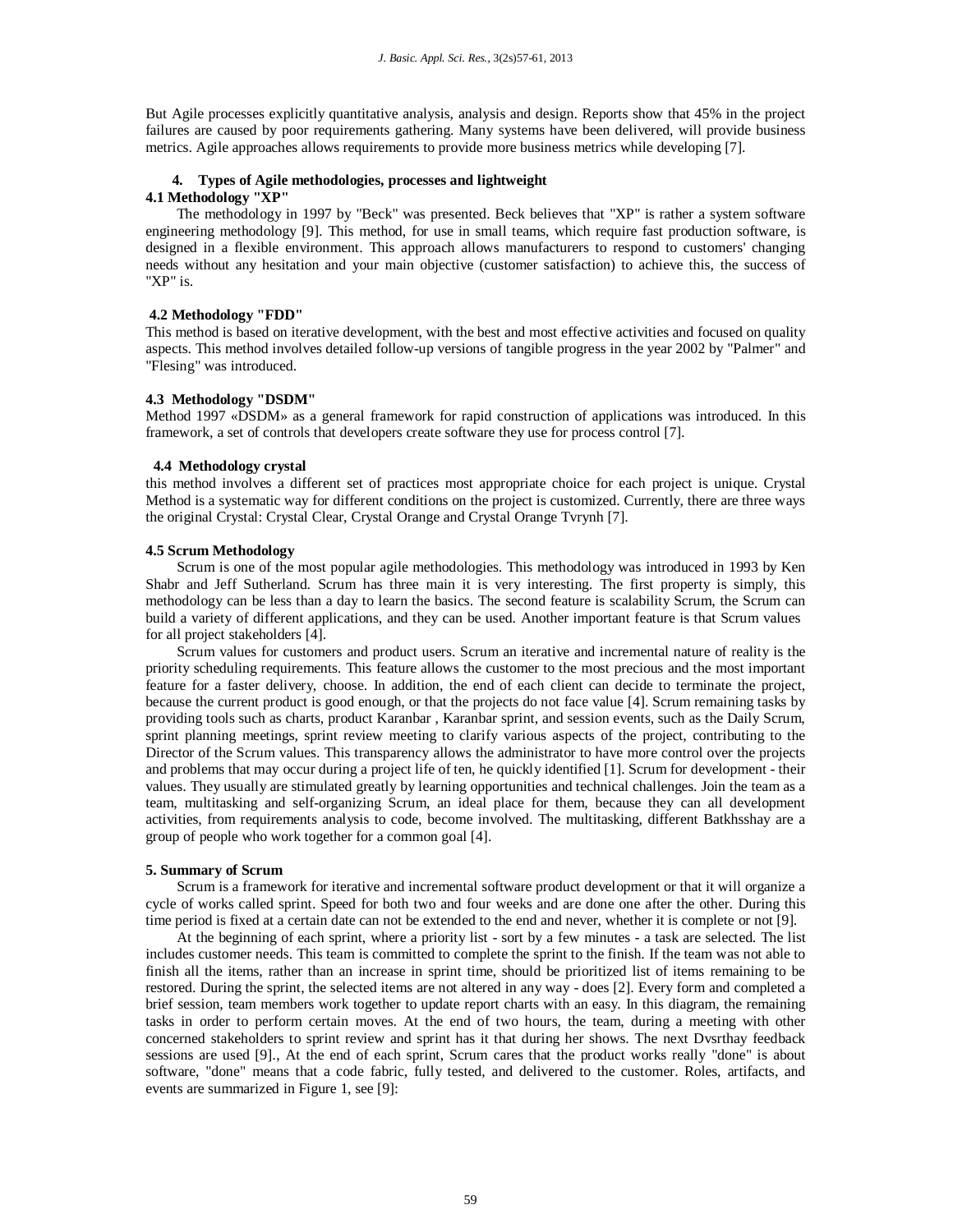

Figure 1: Methodology Scrum [9]

## **6. Roles in Scrum**

There are three roles in Scrum: Product Owner, Team Manager and Scrum.

#### **6.1 product owner**

Product owner to identify product features, prioritized list of attributes to determine which features should be top of the list for the next sprint, and the re-prioritization and ongoing refinement of the list for the maximum return on investment, and profit and loss responsibility for the project 's. In some cases, the customer owns the product. The program - internal, such as a software company dedicated to meet the needs of their specific uses are common. In other cases, the client may be millions of people with diverse needs such as word processing software, in this case the owner of a product is a product manager or product marketing manager in many organizations. However, the product owner is somewhat different from the product manager, rather than because of his decision to resign as a director of the project, actively and frequently interacts with the field. He personally identifies priorities and results of each iteration is assessed in two to four weeks [9].

#### **6-2 – scrum team**

The product allows the customer to use it. For example, an application or a web - site. In a Scrum team - a job. It contains all the necessary expertise to provide the product is delivered to the customer in every sprint. The self-organization - is a very high degree of autonomy and accountability. The team decides that must be committed to doing what is it and how to cope. Team of five to nine people. For a software product may team of analysts, programmers, user interface designers and testers are formed. During a sprint, the team should have specifically to work on one and only one product, so it should work on a product or multiple projects simultaneously to avoid. Higher productivity associated with the permanent teams have changed so Hdmmkn team members should be prevented. Programming with a large number of members, must be organized in multiple Scrum teams and each team will work closely with other teams to focus on different characteristics of the product [9].

#### **6-3 - Manager Scrum**

Director to achieve business value of Scrum, Scrum will help the project team to learn and apply. He will do what is teams can protect against external obstacles, and the product owner and team teaches and leads the skilled use of Scrum. Scrum Manager checks whether all team members (plus the product owner) the Scrum practices are possible to be a successful team. Manager Scrum, project manager or team manager is not, in turn, serves Manager Scrum teams, the understood and followed or not. Scrum Scrum teams need a manager to have a dedicated, full-time, although in small teams of Aghzay team could play this role [9].

#### **7. Scrum meetings**

#### **7.1 sprint planning meeting**

A one-day meeting held at the beginning of each two-hour period, it is limited and does not extend in any way. It's time to sprint four weeks - usually eight hours. Session time is divided into two parts. In the first part, the product owner's product Karanbar higher priority determines how much of the product Karanbar can do in the next sprint. The second part specifies the sprint goals accordingly, certain things split from Karanbar product, whatever the period of time estimated to constitute Karanbar sprint [2].